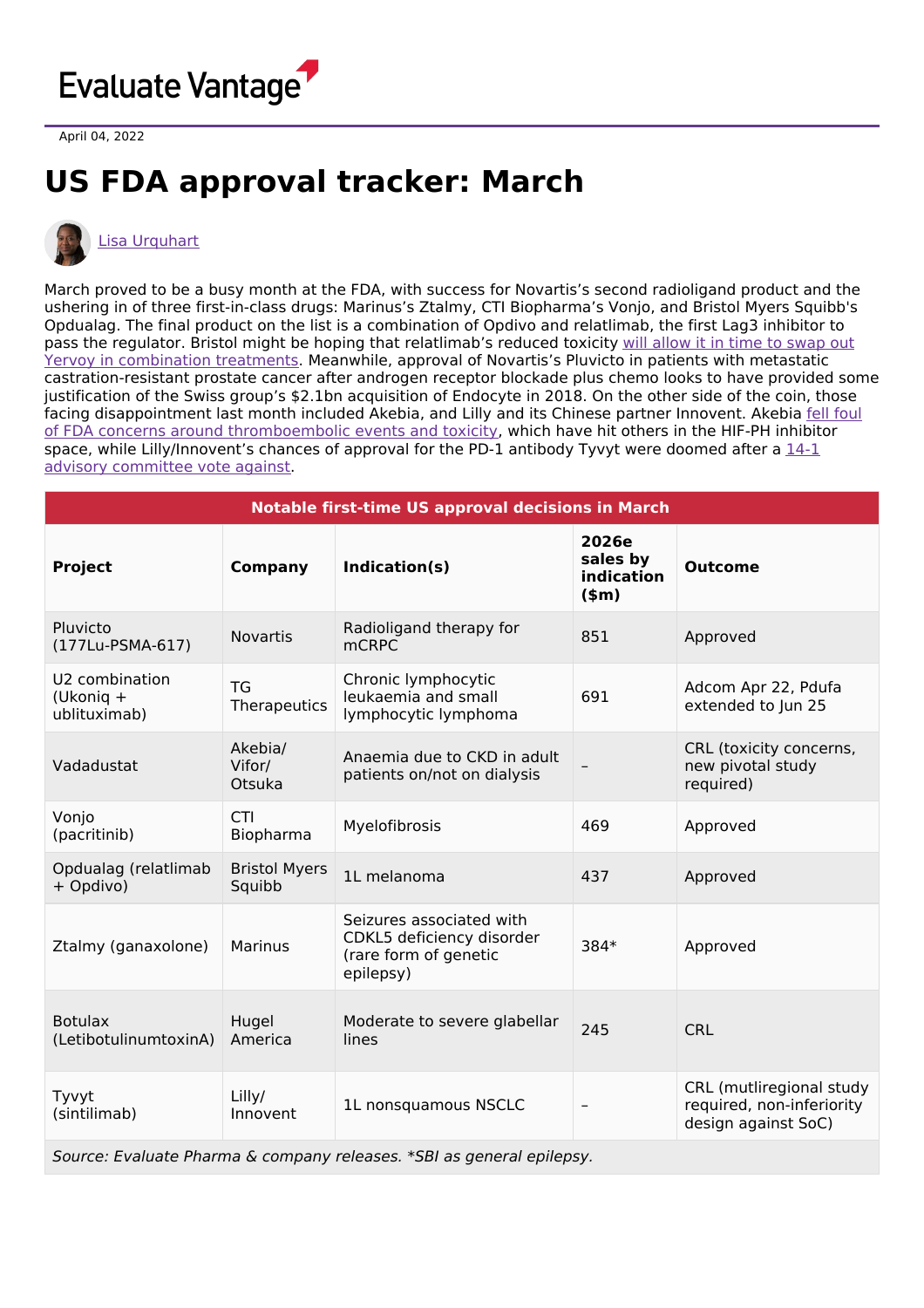| <b>Advisory committee meetings in March</b>                    |         |                   |                                               |                         |  |  |
|----------------------------------------------------------------|---------|-------------------|-----------------------------------------------|-------------------------|--|--|
| <b>Project</b>                                                 | Company | <b>Indication</b> | <b>Peak sales (non-risk</b><br>adjusted, \$m) | <b>Outcome</b>          |  |  |
| AMX0035 (sodium phenylbutyrate +<br>taurursodiol)              | Amylyx  | ALS.              | 1,820                                         | 6-4 against<br>approval |  |  |
| Counseloration non onto (non advance) C FDA advance as longlan |         |                   |                                               |                         |  |  |

Source: broker reports (pre adcom) & FDA adcom calendar.

| Supplementary and other notable approval decisions in March |                        |                                                                                                                                                      |                                                                             |  |  |
|-------------------------------------------------------------|------------------------|------------------------------------------------------------------------------------------------------------------------------------------------------|-----------------------------------------------------------------------------|--|--|
| <b>Product</b>                                              | <b>Company</b>         | <b>Indication (clinical trial)</b>                                                                                                                   | <b>Outcome</b>                                                              |  |  |
| Cabenuva                                                    | Glaxo/Viiv/<br>J&J     | Treatment of HIV-1 in virologically suppressed<br>adolescents who are 12 years of age or older and<br>weigh at least 35kg (Mocha)                    | Approved                                                                    |  |  |
| <b>Triumeg PD</b>                                           | Glaxo/Viiv             | Dispersible tablet formulation for the treatment of<br>paediatric patients with HIV, and minimum weight<br>required for tablet form lowered to 25kgs | Approved                                                                    |  |  |
| Adlarity<br>(donepezil<br>transdermal<br>system)            | Corium                 | Dementia due to mild, moderate, or severe<br>Alzheimer's disease                                                                                     | Approved                                                                    |  |  |
| Fintepla                                                    | Zogenix/<br><b>UCB</b> | Seizures associated with Lennox-Gastaut Syndrome                                                                                                     | Approved                                                                    |  |  |
| Reblozyl                                                    | Bristol/<br>Merck & Co | Anaemia in adults with non-transfusion-dependent<br>beta-thalassemia (ph2 Beyond)                                                                    | Delayed to Jun 27<br>(information request)                                  |  |  |
| Keytruda                                                    | Merck                  | 2nd-line MSI-H/dMMR endometrial cancer (Keynote-<br>158, cohorts $D \& K$ )                                                                          | Approved                                                                    |  |  |
| Tlando                                                      | Lipocine/<br>Antares   | Oral testosterone replacement therapy                                                                                                                | Approved (final<br>approval, received<br>tentative decision in<br>December) |  |  |
| Lynparza                                                    | Astrazeneca            | Adjuvant BRCA-mutated Her2 -ve breast cancer<br>(OlympiA)                                                                                            | Approved                                                                    |  |  |
| Ozempic<br>(2.0mg)                                          | Novo<br>Nordisk        | Type 2 diabetes (Sustain Forte)                                                                                                                      | Approved                                                                    |  |  |
| Fasenra                                                     | Astrazeneca            | Inadequately controlled chronic rhinosinusitis with<br>nasal polyps (Ostro)                                                                          | CRL (additional data<br>requested)                                          |  |  |
| Rinvoq                                                      | Abbvie                 | Ankylosing spondylitis and ulcerative colitis                                                                                                        | Approved in UC                                                              |  |  |
| Opdivo +<br>chemo                                           | <b>Bristol</b>         | Neoadjuvant stage IB-IIIA NSCLC all-comers<br>(Checkmate-816)                                                                                        | Approved ( $\sim$ 4 months<br>early)                                        |  |  |
| Releuko<br>(filgrastim<br>biosimilar)                       | Kashiv/<br>Amneal      | Treatment and prevention of febrile neutropenia                                                                                                      | Approved (third<br>filgrastim biosim<br>approved by the FDA)                |  |  |
| Source: Evaluate Pharma & company releases.                 |                        |                                                                                                                                                      |                                                                             |  |  |